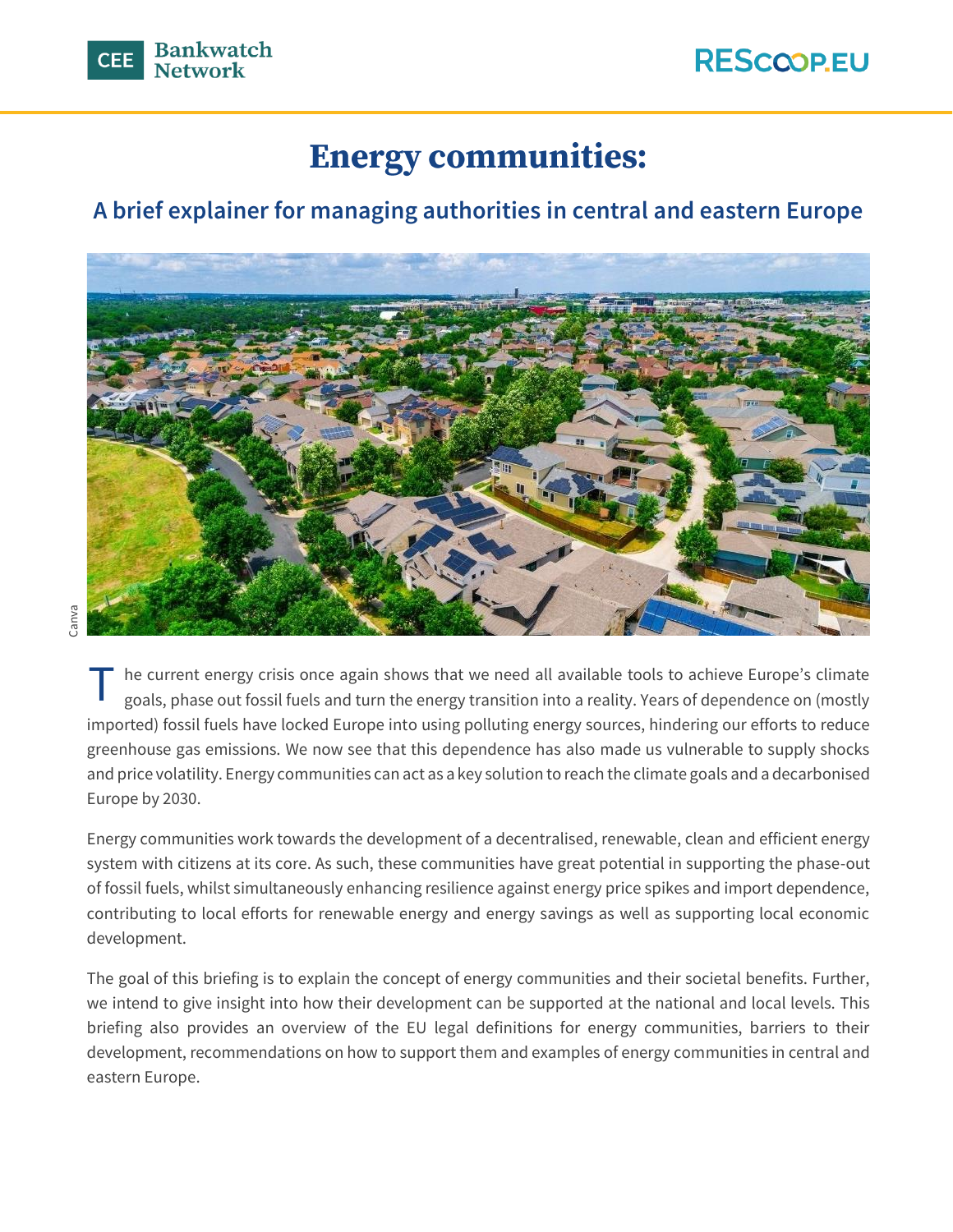### **What is an energy community?**

An energy community is first and foremost an organisational concept based around three main principles:

- It is **owned and controlled by private consumers, municipalities and/or small and medium-sized enterprises (SMEs).** It is usually controlled through a democratic governance mechanism.
- It is **open and guarantees voluntary participation.** All participants should be welcome and enjoy similar governance rights.
- It is **primarily dedicated to social and environmental benefits,** rather than financial profits.

To put it briefly, an energy community is a group of citizens cooperating on an energy transition project. The most commonly used model is citizens collectively owning renewable energy systems, such as wind turbines and solar photovoltaics. These communities always take a collective approach with democratic governance, irrespective of what legal form, business model, or technologies are used. As described below, energy communities engage in many activities, ranging from renewable energy production and energy efficiency to building renovation and electric vehicle sharing. This approach is tried and tested, with many community energy initiatives active in Europe over the past decades.

### **EU legal definitions**



As of 2019, two types of energy communities are legally defined at the EU level, signalling a strong shift in the role of citizens from passive consumers to active participants in the energy transition. The definitions of *'renewable energy communities'* in the revised [Renewable Energy Directive](https://eur-lex.europa.eu/legal-content/EN/TXT/PDF/?uri=CELEX:32018L2001&from=EN) and *'citizen energy communities'* in th[e Internal E](https://eur-lex.europa.eu/legal-content/EN/TXT/PDF/?uri=CELEX:32019L0944&from=EN)lectricity Market Directive provide a supportive legal framework for community energy ownership. They give a set of criteria that must be met for a collective to be considered an energy community, including ownership, governance principles, and non-commercial purpose.<sup>1</sup>

The real potential of energy communities depends on how the directives are transposed and implemented at the national level. Member States had until June 2021 to do so, yet most are far behind in building a legal framework and providing the necessary governmental support for the development of energy communities in their country. In many central and eastern European countries there are still substantial deficiencies in the transposition of the citizen and renewable energy communities definitions, as can be seen in th[e transposition](https://www.rescoop.eu/policy#transposition-tracker)  [tracker](https://www.rescoop.eu/policy#transposition-tracker) maintained by REScoop.eu (the European Federation of Citizen Energy Cooperatives).

Despite the weak transposition by national governments, the managing authorities should not step away from supporting energy communities, as the concept is widely recognised and will be enforced by the official EU legal framework. Moreover, promoting energy communities can be an efficient way to reduce the impact of the energy crisis on households by supporting local ownership of renewable energy production.

 $^1$  For a detailed overview of energy community definitions and their transposition see:  $\frac{https://www.rescoop.eu/toolbox/how$ [can-eu-member-states-support-energy-communities](https://www.rescoop.eu/toolbox/how-can-eu-member-states-support-energy-communities)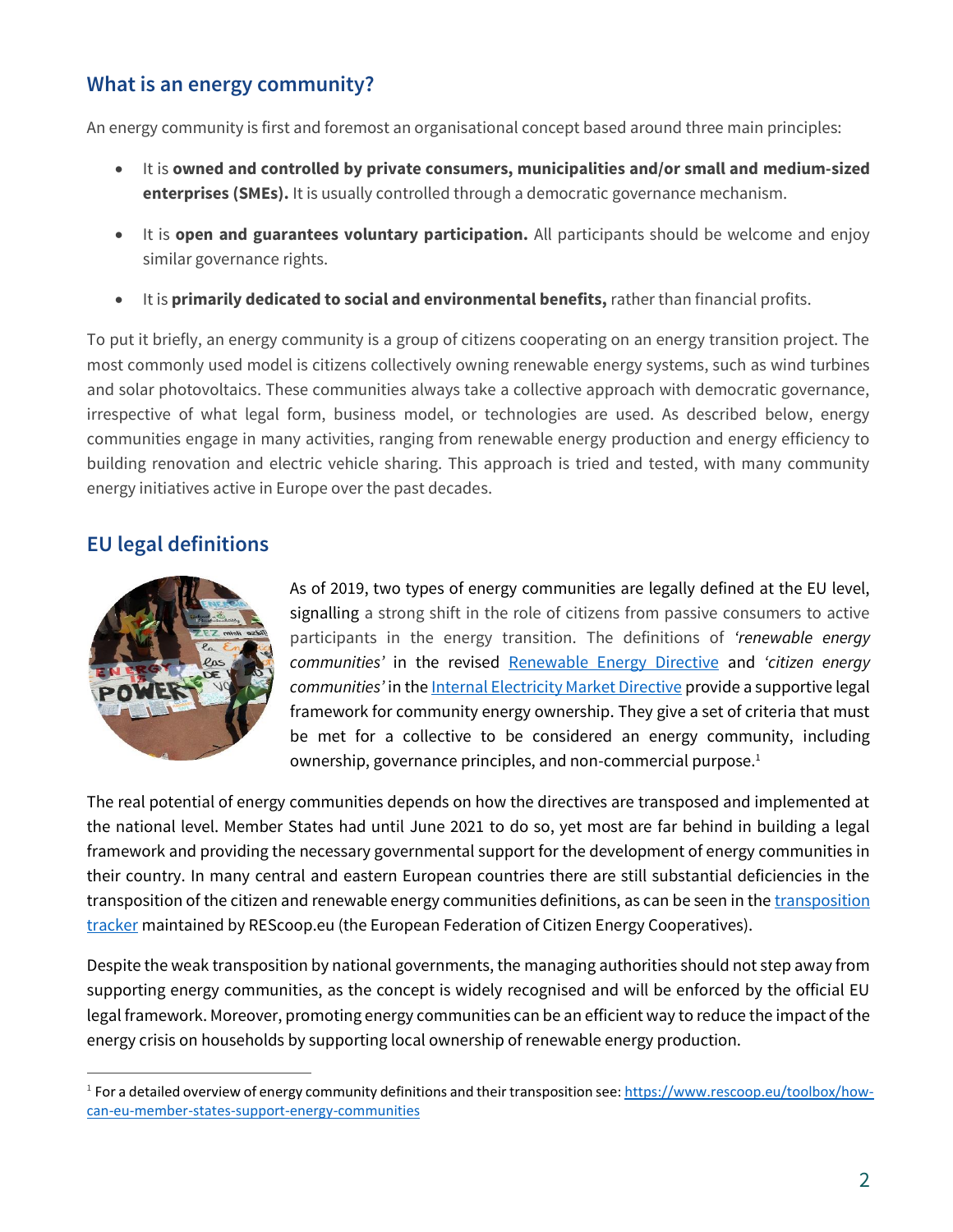### **What activities do energy communities engage in?**

| Energy communities: overview of activities <sup>2</sup> |                                                                                               |  |
|---------------------------------------------------------|-----------------------------------------------------------------------------------------------|--|
| <b>Energy production</b>                                | Ownership/production of energy through wind, hydro, solar, biomass, and<br>geothermal systems |  |
| <b>Electricity supply</b>                               | Electricity supply to households/SMEs                                                         |  |
| <b>Distribution grids</b>                               | Ownership/management of distribution system operators and smart microgrids                    |  |
| <b>Energy storage</b>                                   | Communal and private battery schemes, vehicle-to-grid schemes                                 |  |
| <b>Heat supply</b>                                      | Ownership/operation of district heating systems, production and supply of green gas           |  |
| <b>Energy efficiency</b><br><b>Services</b>             | Energy savings advice & building renovation support                                           |  |
| <b>Electro-mobility</b>                                 | Sharing systems for electric vehicles (cars and bicycles)                                     |  |
| <b>Energy poverty</b>                                   | Solidarity schemes, community benefit funds, and targeted support to households               |  |
| <b>IT services</b>                                      | Flexibility services, energy sharing, blockchain-based initiatives                            |  |
| <b>Financing</b>                                        | Project investment and development of new services                                            |  |

#### **In detail: energy communities providing building renovation services**

With energy efficiency and sustainable renovation of buildings becoming increasingly important for households, energy communities have started to expand their services in that direction. Through their 'citizenled renovation' programmes, they are offering technical advice and support to member, and non-member, households. Support is often offered as a 'one-stop-shop' approach, supporting households throughout the entirety of the renovation, from the planning, design and coordination to the evaluation and monitoring of the implemented measures. Frequently undertaken improvements include window replacement, facade and roof insulation, ventilation improvements, and heat pump and solar photovoltaic installation.

The main advantage of citizen-led renovation programmes is that they are adapted to local conditions and needs, thus providing trusted, independent advice due to the non-commercial focus and involvement of local residents in the governance of the initiatives. Moreover, citizen-led renovation programmes help to create and build on existing local networks and partnerships. Bringing together relevant actors – from contractors and

<sup>&</sup>lt;sup>2</sup> For a detailed overview see[: https://www.rescoop.eu/uploads/rescoop/downloads/D4.1.1\\_Best\\_Practice\\_Guide.pdf](https://www.rescoop.eu/uploads/rescoop/downloads/D4.1.1_Best_Practice_Guide.pdf)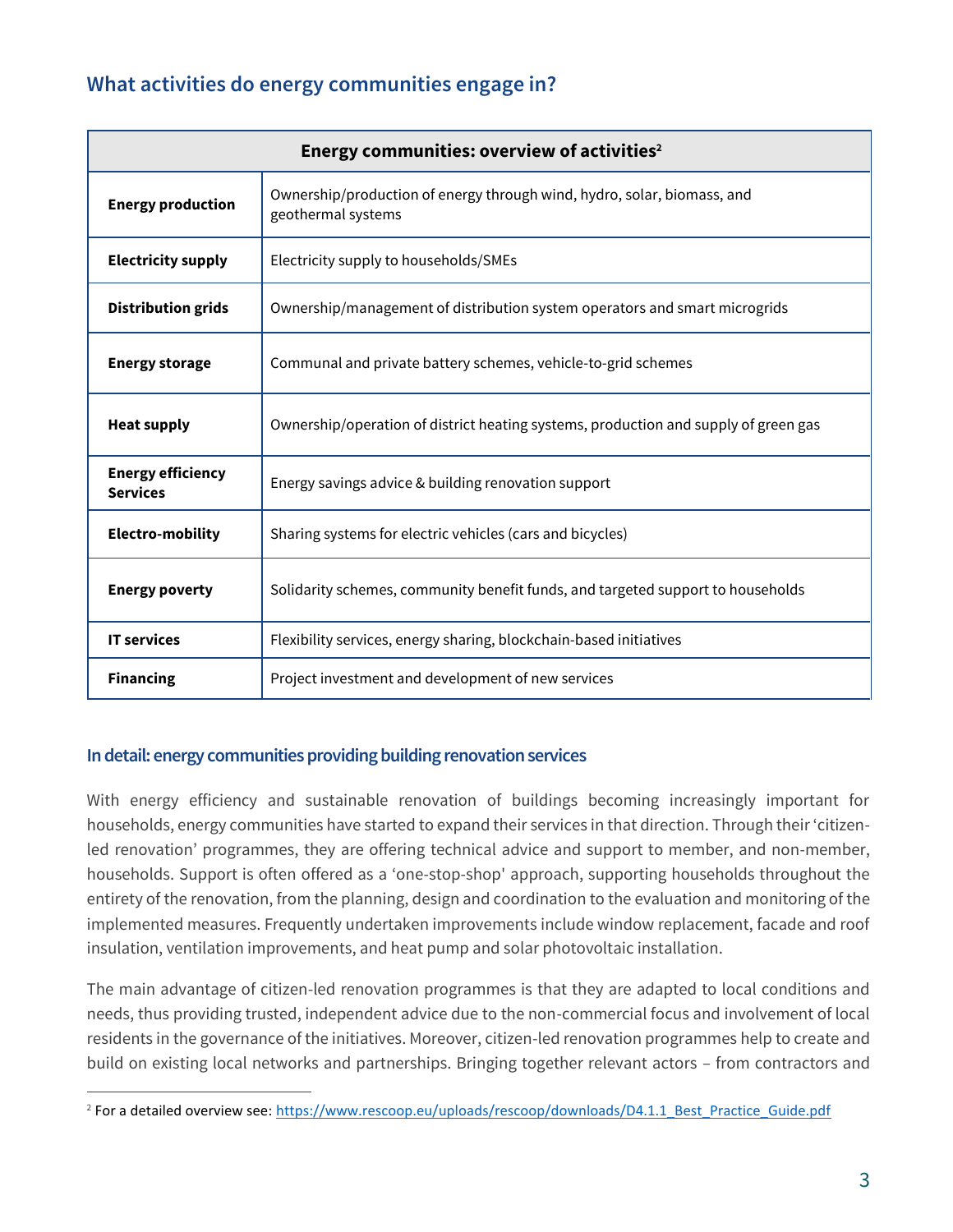local craftsmen to municipal authorities and energy agencies – stimulates the development of a sustainable renovation strategy for the entire community.

### **What are the benefits of energy communities?**

Energy communities provide a wide range of benefits for their members, local communities, and the society at large.



#### **Economic Benefits**

Energy communities create an additional economic stimulus that is indelibly attached to the local territory. These organisations promote job and economic growth, in both urban and rural areas[. A 2019 survey](https://energie-partagee.org/etude-retombees-eco/) supported by the French Environment and Energy Management Agency showed that economic outputs of community renewable energy systems projects are three times higher than similar privately held projects.

#### **Environmental benefits**

Energy communities are driven by the will of local actors to promote local resilience and to protect their environment. In 15 European Member States, energy communities have collaborated with municipalities to develop decarbonised energy systems with a bottom-up approach. A 2018 study from the H2020 REScoop PLUS [project](http://www.rescoop-ee.eu/statistical-research) showed that members of energy cooperatives will reduce their electricity consumption by up to 11 per cent compared to standard households. Energy communities promote a systemic approach to the energy transition, and support building renovation and infrastructure resilience.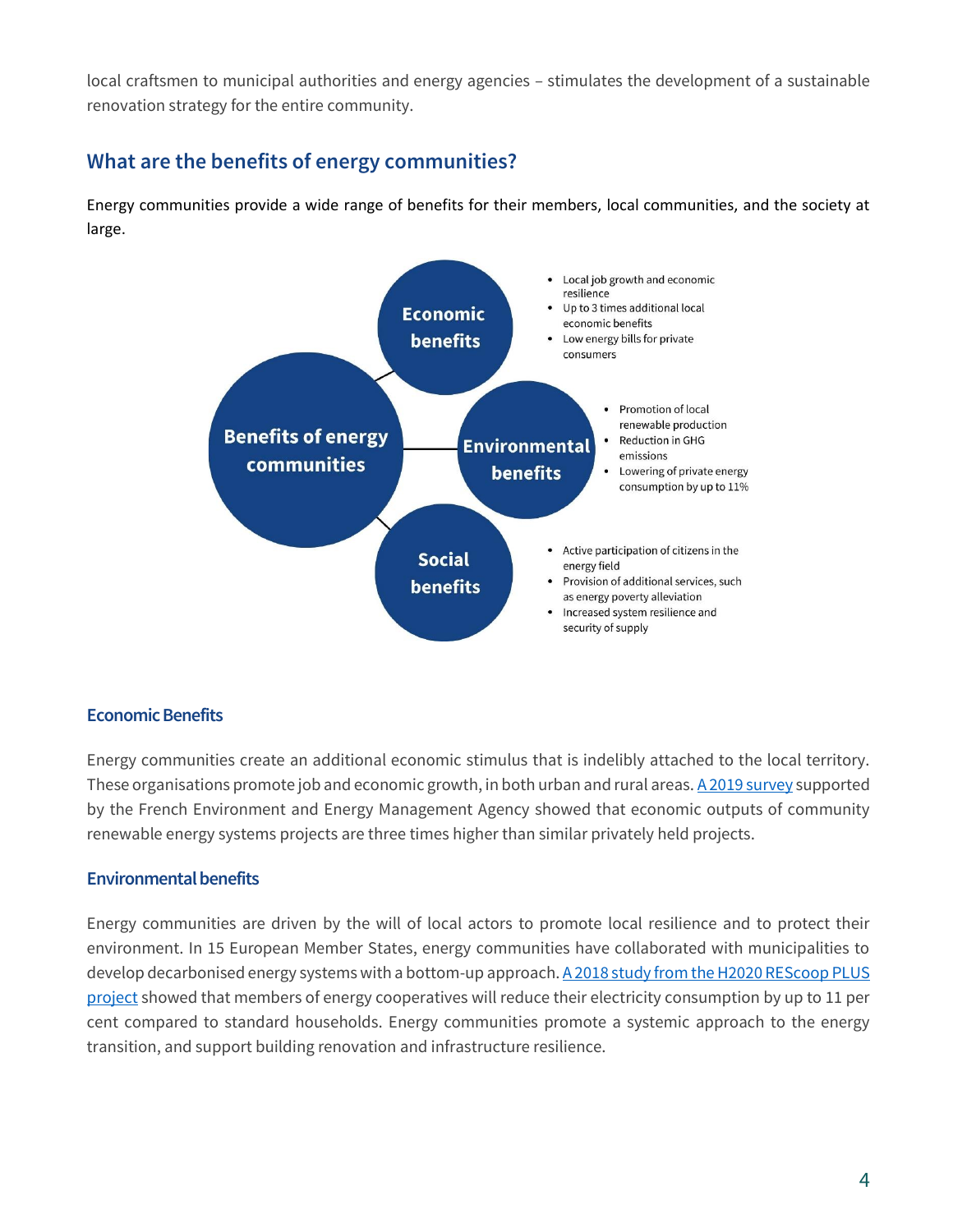#### **Social benefits**

Energy communities are primarily community driven. Solidarity with the community is often a big part of the reason for creating energy communities. Many energy cooperatives have developed poverty alleviation programmes, using profits from renewables to support the most vulnerable members of their communities. The mechanisms developed by these communities to tackle energy poverty were analysed by the H2020 [Community Energy for Energy Solidarity](https://www.energysolidarity.eu/news/) (CEES) project in 2021. Those programmes develop energy know-how and skills among energy-poor households, while promoting efficiency across the energy system.

### **What is the role of funding and financing of energy communities?**

A big barrier slowing the development of both new and existing energy communities is the lack of accessible, targeted and consistent funding and financing. Government programmes and instruments providing grant support, allowing for a functioning business model, are essential in the early stages of setting up and developing energy communities.

Additionally, grant funding and financing options (e.g. social loans) at the project level are necessary to get citizens on board. Though a variety of traditional funding (e.g. net-metering or grant support for building renovations) and financing sources (crowdfunding, bank or government loans) are available for investment in renewable energy systems and energy efficiency measures, EU funds can provide an important contribution.

Member States should make use of the variety of EU funding streams to put such measures in place. Given that many countries did not include measures for energy communities in their national recovery and resilience plans, national authorities have a chance to support such transformative projects thanks to cohesion policy. Operational programmes are now being designed; however, only a few countries intend to support energy communities in central and eastern Europe, and when they do so, they do not reap the full benefit of the cooperative model.

| <b>Barriers</b>                                                                                                                                                                                                                                                                                                                                                                                                                                                                            | <b>Recommendations</b>                                                                                                                                                                                                                                                                                                                                                                                                                                                                                                                                                                                                                  |
|--------------------------------------------------------------------------------------------------------------------------------------------------------------------------------------------------------------------------------------------------------------------------------------------------------------------------------------------------------------------------------------------------------------------------------------------------------------------------------------------|-----------------------------------------------------------------------------------------------------------------------------------------------------------------------------------------------------------------------------------------------------------------------------------------------------------------------------------------------------------------------------------------------------------------------------------------------------------------------------------------------------------------------------------------------------------------------------------------------------------------------------------------|
| Disproportionate or irrelevant administrative<br>procedures                                                                                                                                                                                                                                                                                                                                                                                                                                | Adapt the licensing and administrative procedure to<br>the strength of energy communities                                                                                                                                                                                                                                                                                                                                                                                                                                                                                                                                               |
| Energy communities usually offer traditional market<br>services to finance their 'community value' activities.<br>However, as energy communities are a relatively new<br>concept, Member States are still experimenting with<br>support and administrative mechanisms. Some of<br>these mechanisms, coupled with existing market<br>imbalances, create an inequitable situation preventing<br>a level playing field for energy communities vis-à-vis<br>other actors in the energy sector. | In essence, energy communities are small scale local<br>projects looking to maximise community value.<br>Therefore, administrative procedures should be adapted<br>to fit the size, scope, and organisational capacity of<br>energy communities. As such, they should be rewarded<br>for focusing on activities other than traditional financial<br>return, for example, including social and environmental<br>justice indicators in licensing, administrative, and<br>procurement procedures. When making an investment<br>decision, managing authorities should look beyond<br>financial indicators and traditional ways of assessing |

### **Main barriers to the establishment of energy communities and how to address them**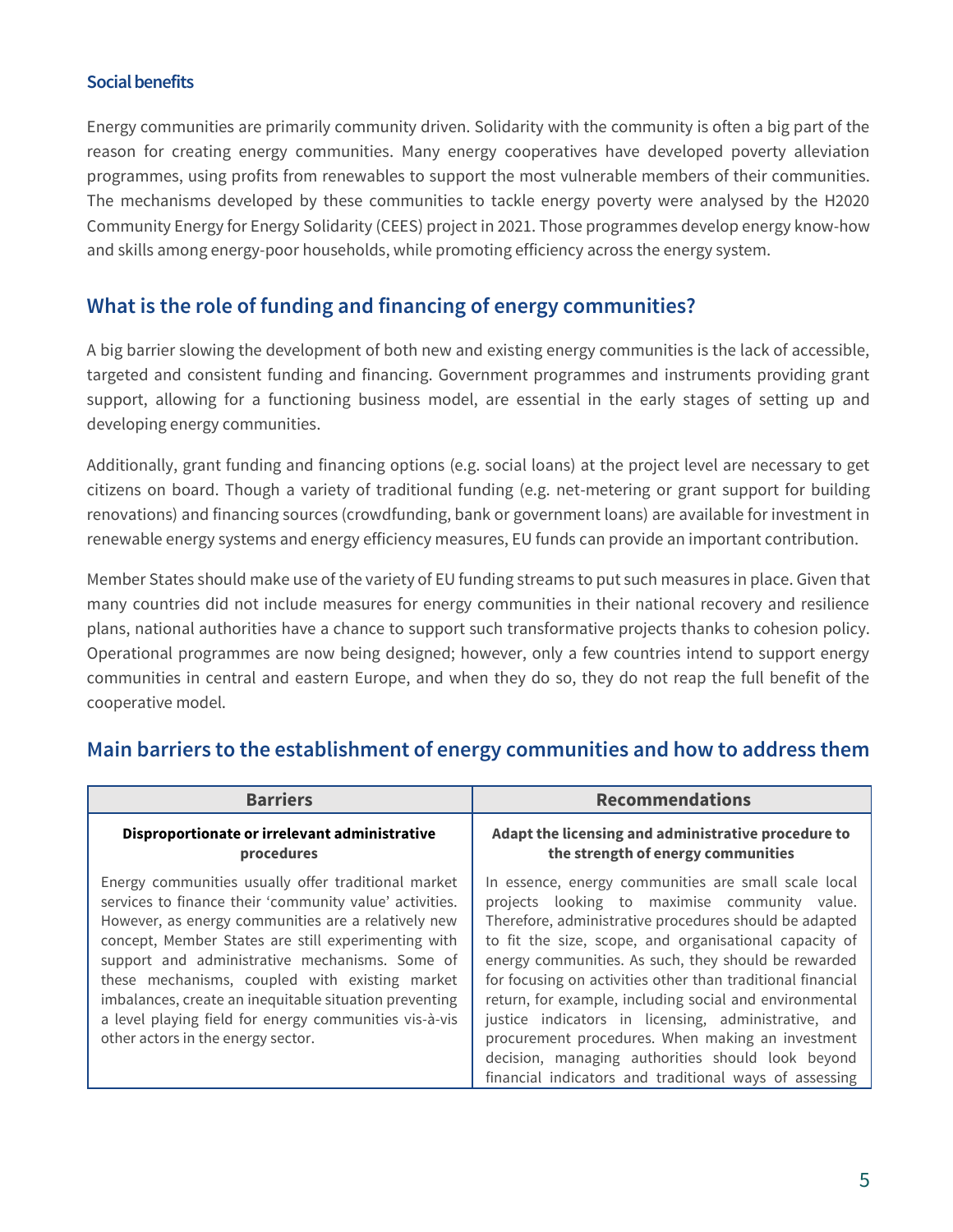|                                                                                                                                                                                                                                                                                                                                                                                                                                                                                                                                                                                                                                                                                                                                                                                                                           | investment risk and value the societal benefits resulting<br>from the communities' projects.                                                                                                                                                                                                                                                                                                                                                                                                                                                                                                                                                                                                                                                                                                            |
|---------------------------------------------------------------------------------------------------------------------------------------------------------------------------------------------------------------------------------------------------------------------------------------------------------------------------------------------------------------------------------------------------------------------------------------------------------------------------------------------------------------------------------------------------------------------------------------------------------------------------------------------------------------------------------------------------------------------------------------------------------------------------------------------------------------------------|---------------------------------------------------------------------------------------------------------------------------------------------------------------------------------------------------------------------------------------------------------------------------------------------------------------------------------------------------------------------------------------------------------------------------------------------------------------------------------------------------------------------------------------------------------------------------------------------------------------------------------------------------------------------------------------------------------------------------------------------------------------------------------------------------------|
| Risk of corporate capture and the lack of a clear<br>definition<br>With the transposition of the Clean Energy Package<br>ongoing, it has become clear that Member States often<br>misunderstand the concept of energy communities.<br>Moreover, in cases where EU-level definitions are<br>correctly transposed, commercial actors are trying to<br>misconstrue the goal of this organisational form. This<br>impedes the overall adoption of energy communities<br>by European citizens and erodes trust in their<br>functioning. Participants in such 'fake' community<br>mechanisms without adequate safeguards<br>for<br>openness, transparency, the non-profit basis and<br>democratic governance run the risk of being<br>disillusioned, as their expectations of being part of a<br>'community' are not being met. | Create one-stop shops for energy communities<br>In order to simplify administrative and validation<br>processes of the initiative, Member States should<br>implement one-stop shops (OSS) for energy communities<br>at the national, regional or municipal level, based on the<br>service type. An OSS approach would enhance the<br>monitoring of energy community development, whilst<br>facilitating interactions with public authorities and the<br>implementation of specific administrative procedures.                                                                                                                                                                                                                                                                                           |
| Limited access to bank financing and financing tools                                                                                                                                                                                                                                                                                                                                                                                                                                                                                                                                                                                                                                                                                                                                                                      | <b>Create specific financing tools for energy</b><br>communities                                                                                                                                                                                                                                                                                                                                                                                                                                                                                                                                                                                                                                                                                                                                        |
| Energy communities often struggle to secure bank<br>financing. This is primarily due to two reasons - firstly,<br>a lack of knowledge and understanding from the<br>banking institutions; secondly, the collective decision-<br>making mechanisms lead to a longer approval process<br>within the community and, correspondingly, a more<br>widespread sense of responsibility.                                                                                                                                                                                                                                                                                                                                                                                                                                           | Energy communities need targeted financing tools.<br>Several examples of successful funding schemes exist that<br>support the development of energy communities whilst<br>simultaneously preserving their democratic governance<br>and ownership. The 'revolving fund' model, as is used in<br>the Netherlands, allows for the financing to bridge the gap<br>between the pre-feasibility phases of the project and<br>financial close. The managing authority can then exit the<br>project as the capital provided by citizens takes over.<br>Another successful model is the 'loan-to-grant<br>programme' deployed by the Scottish government. In this<br>scheme, the managing authority gives a loan that can<br>become a grant in case the project is not successful -<br>within reasonable limits. |
| Lack of financial tools for initiating energy<br>communities                                                                                                                                                                                                                                                                                                                                                                                                                                                                                                                                                                                                                                                                                                                                                              | Support network organisation to encourage bundling<br>and capacity building                                                                                                                                                                                                                                                                                                                                                                                                                                                                                                                                                                                                                                                                                                                             |
| Communities have a different fundraising process from<br>traditional initiatives. Generally, community-based<br>initiatives raise the bulk of their financing after the<br>financial close of their project. This is especially true for<br>renewable energy production projects. Banking<br>institutions mostly do not offer this type of investment                                                                                                                                                                                                                                                                                                                                                                                                                                                                     | Energy communities prefer to collaborate, rather than<br>compete. Therefore, community organisations often<br>work together at the regional or national level. These<br>organisations have two crucial roles, namely, to support<br>the aggregation of projects in order to mitigate risks, and<br>to provide capacity building to starting energy                                                                                                                                                                                                                                                                                                                                                                                                                                                      |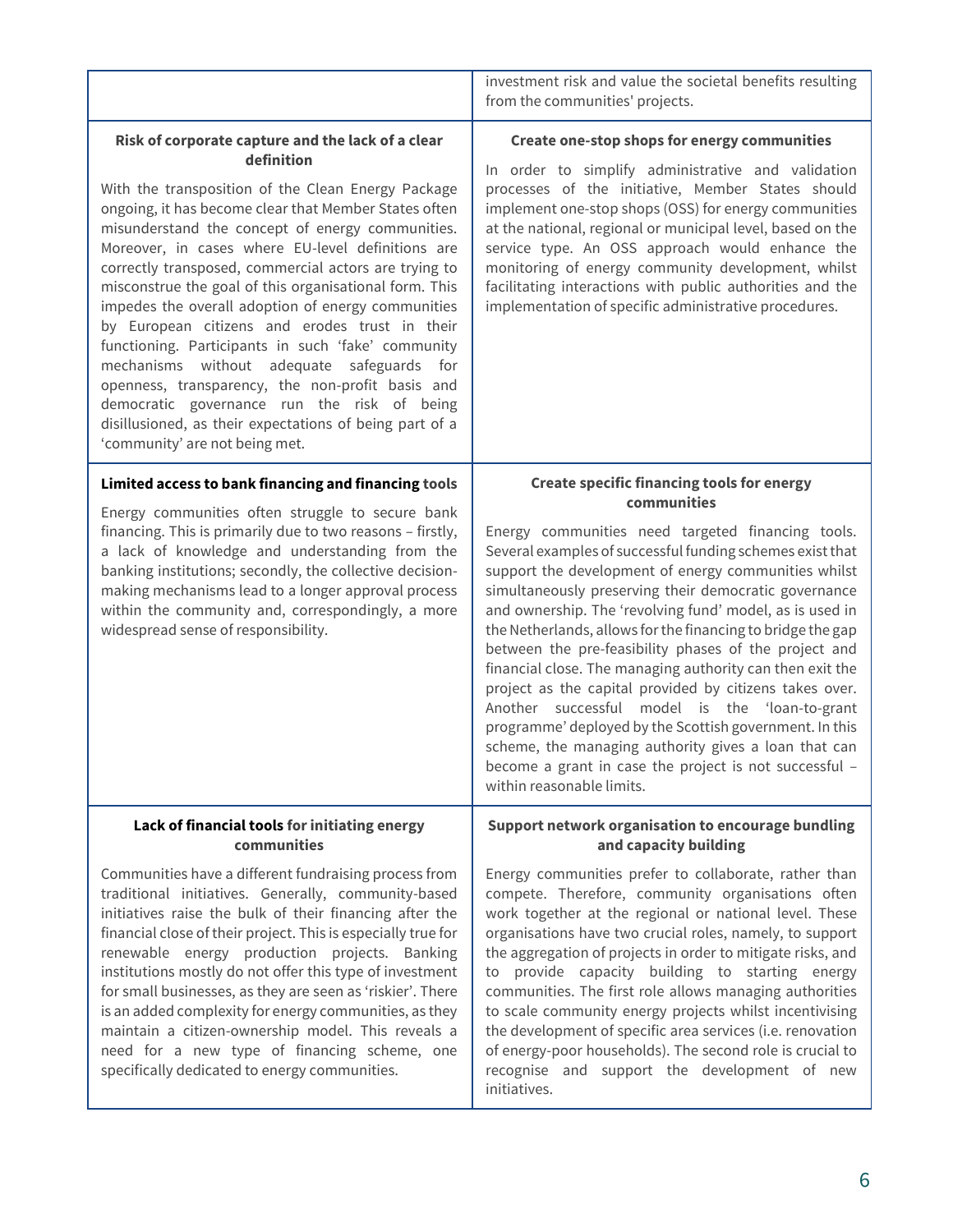### **Examples of successful energy communities**

**The village of Kněžice (Czech Republic)**



The village of Kněžice is located 80 kilometres from Prague and is the only 'energy-independent' village in the Czech Republic. Thanks to its bioenergy centre, consisting of a biogas plant and a biomass heating plant, it can fully cover its energy needs. The plants even produce significantly more electricity than the community needs, allowing them to sell electricity to neighbouring communities and the grid, providing revenue for the community. Instead of money going out of the community to import fuel, the revenue can be used to support local businesses and boost the economy of the village. The project is fully operated by the municipality of Kněžice and employs six people from the area. In addition to its economic and social benefits the bio-energy centre also leads to an annual savings of over 8,000 tonnes of greenhouse gas emissions.

#### **Benefits**

- Strengthened local economy through the sale of electricity produced by the bioenergy facility
- Reduced greenhouse gas emissions (annual savings in emissions are estimated at over 8,000 tonnes)
- New job opportunities in the village

### **KLIK energy community (Croatia)**



In 2018, the municipality of Križevci started the first pilot project in Croatia on citizen crowdfunding for renewable energy. The goal was to raise funds to install solar photovoltaics on the rooftop of the municipality's Development Centre and Technology Park's administrative building. Soon, it became the biggest solar project in Croatia and led to the establishment of the first energy community in the country in 2020. The energy community 'KLIK' aims to contribute to the development of an energy-independent city and boost the transition to climate neutrality. It uses ambitious and innovative tools such as blockchain technology to connect the micro-network and peer-to-peer electricity trading. The initiative is led by the Green Energy Cooperative ZEZ with its partners: the municipality of Križevci, Regional Energy Agency North, Greenpeace Croatia, Solvis and ACT Group.